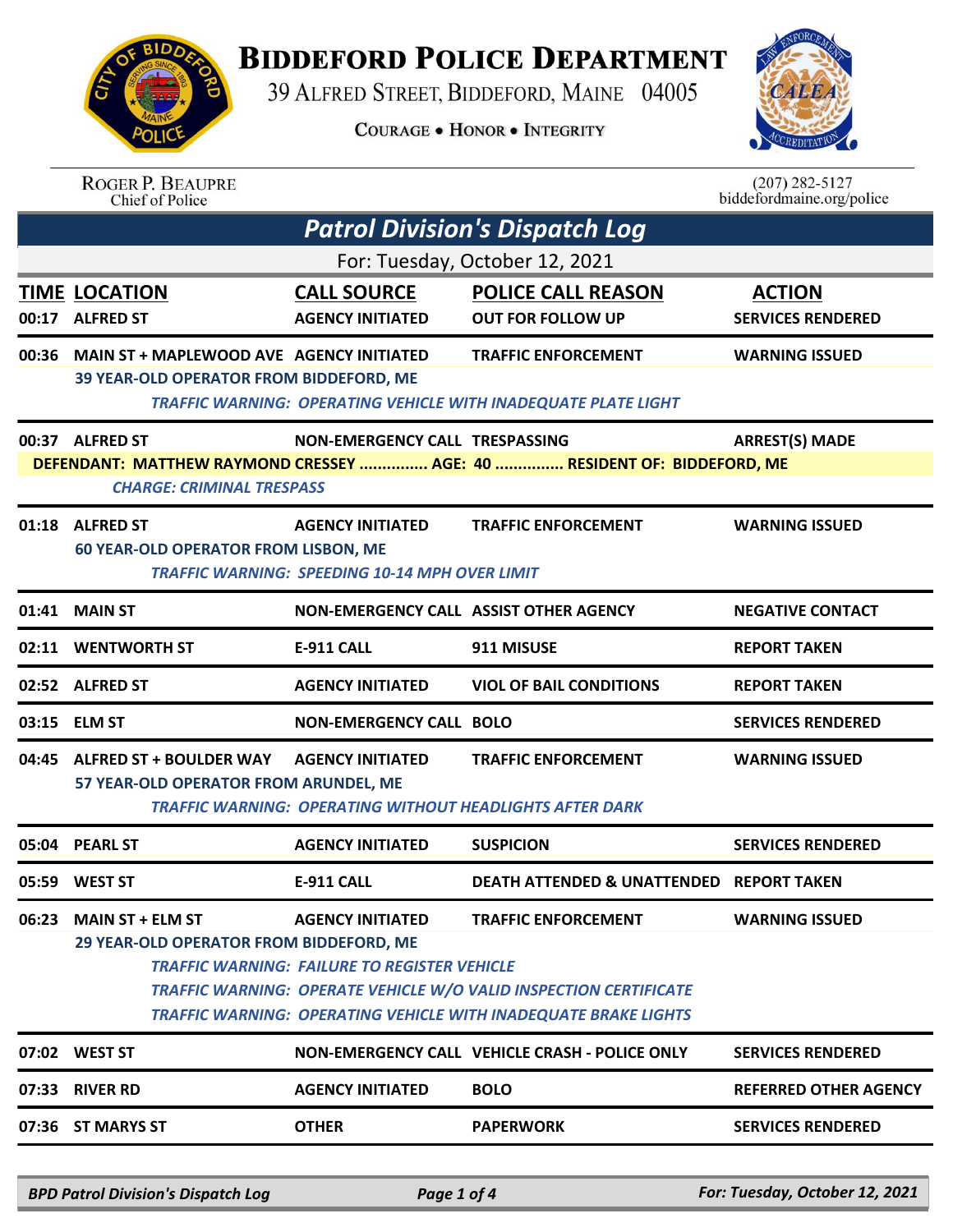|                                                                         | <b>TIME LOCATION</b>                                                   | <b>CALL SOURCE</b>                                    | <b>POLICE CALL REASON</b>                                               | <b>ACTION</b>                |  |
|-------------------------------------------------------------------------|------------------------------------------------------------------------|-------------------------------------------------------|-------------------------------------------------------------------------|------------------------------|--|
|                                                                         | 07:39 PINETTE AVE                                                      | NON-EMERGENCY CALL CRIMINAL MISCHIEF                  |                                                                         | <b>REPORT TAKEN</b>          |  |
|                                                                         | 08:51 ALFRED ST                                                        | <b>WALK-IN AT STATION</b>                             | <b>OUT FOR FOLLOW UP</b>                                                | <b>SERVICES RENDERED</b>     |  |
|                                                                         | 09:19 WENTWORTH ST                                                     | NON-EMERGENCY CALL DISTURBANCE / NOISE                |                                                                         | <b>UNFOUNDED</b>             |  |
|                                                                         | 09:28 ALFRED ST                                                        | <b>AGENCY INITIATED</b>                               | <b>OUT FOR FOLLOW UP</b>                                                | <b>SERVICES RENDERED</b>     |  |
|                                                                         | 09:40 EMERY ST                                                         | NON-EMERGENCY CALL PARKING COMPLAINT                  |                                                                         | <b>SERVICES RENDERED</b>     |  |
|                                                                         | 09:48 WASHINGTON ST                                                    | NON-EMERGENCY CALL DISTURBANCE / NOISE                |                                                                         | <b>GONE ON ARRIVAL</b>       |  |
|                                                                         | 09:54 MAPLEWOOD AVE                                                    |                                                       | NON-EMERGENCY CALL VEHICLE CRASH - POLICE ONLY                          | <b>STATE FORM TAKEN</b>      |  |
|                                                                         | 09:59 ALFRED ST                                                        | <b>AGENCY INITIATED</b>                               | <b>OUT FOR FOLLOW UP</b>                                                | <b>SERVICES RENDERED</b>     |  |
|                                                                         | 10:39 SPRUCE ST                                                        | NON-EMERGENCY CALL DISTURBANCE / NOISE                |                                                                         | <b>NEGATIVE CONTACT</b>      |  |
|                                                                         | 10:40 MARINER WAY                                                      | <b>E-911 CALL</b>                                     | 911 MISUSE                                                              | <b>SERVICES RENDERED</b>     |  |
|                                                                         | 10:49 MAIN ST                                                          | <b>E-911 CALL</b>                                     | <b>CRIM THREAT / TERRORIZING</b>                                        | <b>SUMMONS ISSUED</b>        |  |
| DEFENDANT: MATTHEW RAYMOND CRESSEY  AGE: 40  RESIDENT OF: BIDDEFORD, ME |                                                                        |                                                       |                                                                         |                              |  |
|                                                                         | <b>CHARGE: INDECENT CONDUCT</b>                                        |                                                       |                                                                         |                              |  |
|                                                                         | 11:30 TIGER WAY                                                        | <b>RADIO</b>                                          | <b>SUSPICION</b>                                                        | <b>SERVICES RENDERED</b>     |  |
|                                                                         | 11:36 ALFRED ST                                                        | <b>WALK-IN AT STATION</b>                             | <b>DRUG BOX</b>                                                         | <b>NO ACTION REQUIRED</b>    |  |
|                                                                         | <b>12:00 PIKE ST</b>                                                   | <b>AGENCY INITIATED</b>                               | <b>PAPERWORK</b>                                                        | <b>NEGATIVE CONTACT</b>      |  |
|                                                                         | 12:10 SULLIVAN ST                                                      | <b>AGENCY INITIATED</b>                               | <b>PAPERWORK</b>                                                        | <b>NEGATIVE CONTACT</b>      |  |
|                                                                         | 12:18 SOUTH ST + MAY ST<br>71 YEAR-OLD OPERATOR FROM HOLLIS CENTER, ME | <b>AGENCY INITIATED</b>                               | <b>TRAFFIC ENFORCEMENT</b>                                              | <b>WARNING ISSUED</b>        |  |
|                                                                         |                                                                        | <b>TRAFFIC WARNING: FAILING TO YIELD RIGHT OF WAY</b> |                                                                         |                              |  |
|                                                                         | 12:32 GRAHAM ST                                                        | <b>E-911 CALL</b>                                     | <b>DISTURBANCE / NOISE</b>                                              | <b>SERVICES RENDERED</b>     |  |
|                                                                         | 12:40 PROSPECT ST + BIRCH ST                                           | <b>NON-EMERGENCY CALL BOLO</b>                        |                                                                         | <b>NEGATIVE CONTACT</b>      |  |
|                                                                         | 12:54 SPRUCE ST                                                        | NON-EMERGENCY CALL DISTURBANCE / NOISE                |                                                                         | <b>GONE ON ARRIVAL</b>       |  |
|                                                                         | 12:55 PHILLIPS LN                                                      | NON-EMERGENCY CALL ANIMAL COMPLAINT                   |                                                                         | <b>GONE ON ARRIVAL</b>       |  |
|                                                                         | 13:09 ST MARYS ST                                                      | <b>AGENCY INITIATED</b>                               | <b>PAPERWORK</b>                                                        | <b>NEGATIVE CONTACT</b>      |  |
|                                                                         | 13:21 PRECOURT ST + ALFRED ST                                          | <b>E-911 CALL</b>                                     | <b>DISABLED VEHICLE</b>                                                 | <b>GONE ON ARRIVAL</b>       |  |
|                                                                         | 13:55 BACON ST + PIERSONS LN                                           | <b>NON-EMERGENCY CALL SUSPICION</b>                   |                                                                         | <b>GONE ON ARRIVAL</b>       |  |
|                                                                         | 14:13 HARVEY ST + MAIN ST                                              | NON-EMERGENCY CALL PARKING COMPLAINT                  |                                                                         | <b>PARKING TICKET ISSUED</b> |  |
|                                                                         | 14:18 SPRUCE ST                                                        | NON-EMERGENCY CALL TRESPASSING                        |                                                                         | <b>SUMMONS ISSUED</b>        |  |
|                                                                         |                                                                        |                                                       | DEFENDANT: MATTHEW RAYMOND CRESSEY  AGE: 40  RESIDENT OF: BIDDEFORD, ME |                              |  |
| <b>CHARGE: CRIMINAL TRESPASS</b>                                        |                                                                        |                                                       |                                                                         |                              |  |
|                                                                         | <b>14:23 PIKE ST</b>                                                   | <b>E-911 CALL</b>                                     | <b>DOMESTIC COMPLAINTS</b>                                              | <b>REPORT TAKEN</b>          |  |
|                                                                         |                                                                        |                                                       |                                                                         |                              |  |

*BPD Patrol Division's Dispatch Log Page 2 of 4 For: Tuesday, October 12, 2021*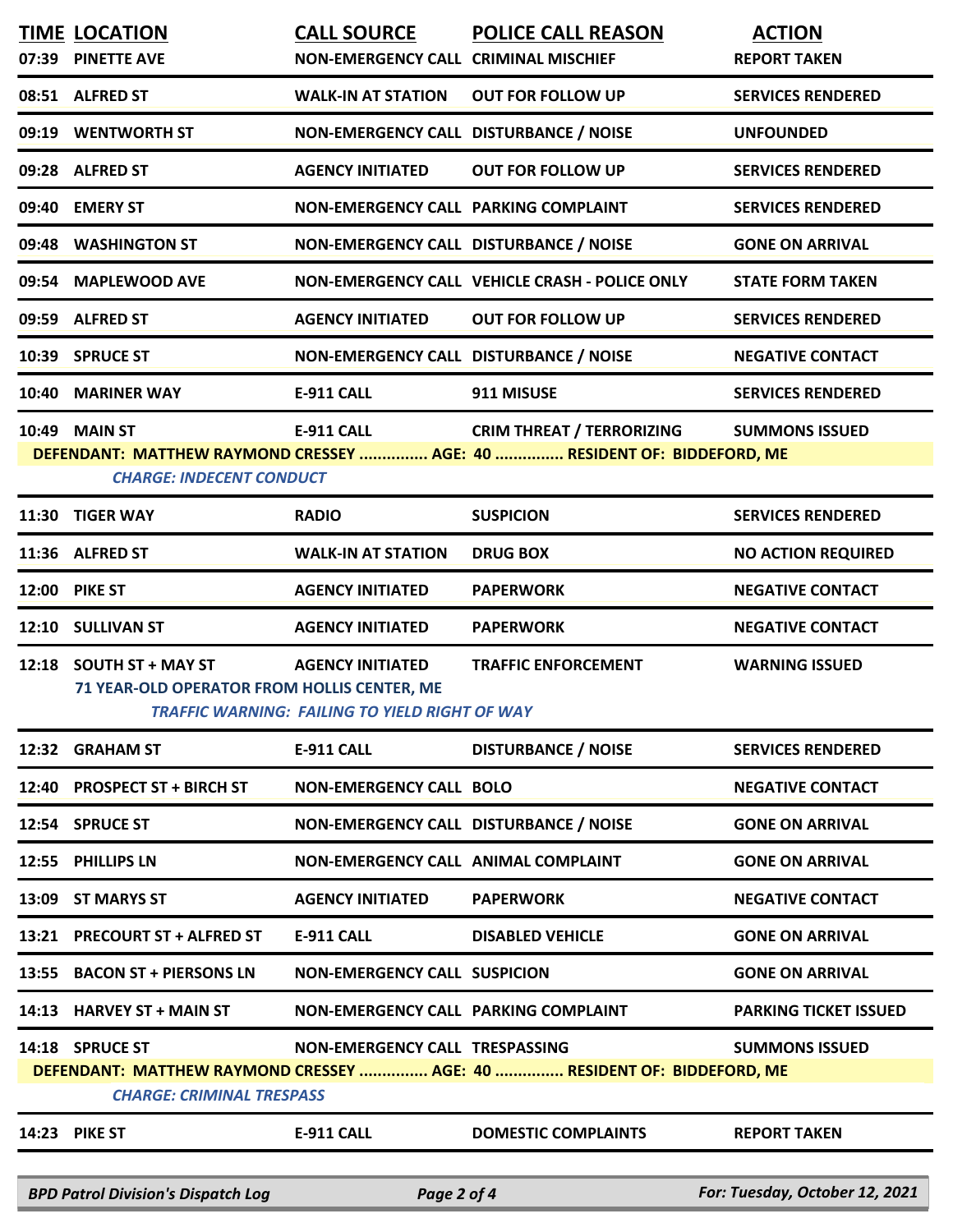| 14:47 | <b>TIME LOCATION</b><br><b>BIDDEFORD GATEWAY CTR</b>          | <b>CALL SOURCE</b><br><b>WALK-IN AT STATION</b> | <b>POLICE CALL REASON</b><br><b>VEHICLE CRASH - POLICE ONLY</b>                               | <b>ACTION</b><br><b>STATE FORM TAKEN</b> |
|-------|---------------------------------------------------------------|-------------------------------------------------|-----------------------------------------------------------------------------------------------|------------------------------------------|
|       | 15:01 ELM ST                                                  | <b>NON-EMERGENCY CALL DRUNKENNESS</b>           |                                                                                               | <b>WARNING ISSUED</b>                    |
|       | 15:22 MAY ST + DARTMOUTH ST                                   | <b>NON-EMERGENCY CALL JUVENILE OFFENSES</b>     |                                                                                               | <b>REPORT TAKEN</b>                      |
|       | 15:31 ELM ST                                                  | E-911 CALL                                      | <b>DISTURBANCE / NOISE</b>                                                                    | <b>REPORT TAKEN</b>                      |
|       | 15:31 MAIN ST                                                 | <b>E-911 CALL</b>                               | <b>WEAPONS</b>                                                                                | <b>UNFOUNDED</b>                         |
|       | 15:49 ELM ST + LINCOLN ST                                     | <b>NON-EMERGENCY CALL DRUNKENNESS</b>           |                                                                                               | <b>GONE ON ARRIVAL</b>                   |
|       | 15:54 RIVER RD                                                | <b>AGENCY INITIATED</b>                         | <b>OUT FOR FOLLOW UP</b>                                                                      | <b>SERVICES RENDERED</b>                 |
|       | 15:57 ELM ST                                                  | NON-EMERGENCY CALL DISTURBANCE / NOISE          |                                                                                               | <b>SERVICES RENDERED</b>                 |
|       | 16:02 POOL ST                                                 |                                                 | NON-EMERGENCY CALL VEHICLE CRASH - POLICE ONLY                                                | <b>REPORT TAKEN</b>                      |
|       | 16:18 ALFRED ST                                               | <b>AGENCY INITIATED</b>                         | <b>CHECK WELFARE</b>                                                                          | <b>GONE ON ARRIVAL</b>                   |
|       | 16:19 SOUTH ST                                                | NON-EMERGENCY CALL DISTURBANCE / NOISE          |                                                                                               | <b>NEGATIVE CONTACT</b>                  |
|       | 16:22 MAIN ST                                                 | <b>NON-EMERGENCY CALL THEFT</b>                 |                                                                                               | <b>REPORT TAKEN</b>                      |
|       | 16:34 ALFRED ST                                               | NON-EMERGENCY CALL DISTURBANCE / NOISE          |                                                                                               | <b>NO ACTION REQUIRED</b>                |
|       | 16:41 ALFRED ST + MAINE TPKE                                  |                                                 | NON-EMERGENCY CALL VEHICLE CRASH - POLICE ONLY                                                | <b>STATE FORM TAKEN</b>                  |
|       | 17:00 OAK ST                                                  | <b>NON-EMERGENCY CALL PAPERWORK</b>             |                                                                                               | <b>PAPERWORK NOT SERVED</b>              |
|       | 17:07 GREEN ST                                                | <b>NON-EMERGENCY CALL BOLO</b>                  |                                                                                               | <b>NEGATIVE CONTACT</b>                  |
|       | 17:23 STONE ST                                                | NON-EMERGENCY CALL HARASSMENT                   |                                                                                               | <b>SERVICES RENDERED</b>                 |
|       | 17:34 ALFRED ST                                               | <b>AGENCY INITIATED</b>                         | <b>VEHICLE CRASH - POLICE ONLY</b>                                                            | <b>STATE FORM TAKEN</b>                  |
|       | 17:46 ELM ST                                                  | <b>E-911 CALL</b>                               | ATTEMPTED/THREATENED SUICIDE REPORT TAKEN                                                     |                                          |
|       | 17:57 ALFRED ST                                               | <b>AGENCY INITIATED</b>                         | <b>OUT FOR FOLLOW UP</b>                                                                      | <b>SERVICES RENDERED</b>                 |
| 18:00 | <b>ALFRED ST + BARRA RD</b>                                   | <b>E-911 CALL</b>                               | <b>ASSIST: MEDICAL</b>                                                                        | <b>TRANSPORT TO HOSPITAL</b>             |
|       | 18:08 FOSS ST                                                 | <b>NON-EMERGENCY CALL JUVENILE OFFENSES</b>     |                                                                                               | <b>SERVICES RENDERED</b>                 |
| 18:21 | <b>MEDICAL CENTER DR</b>                                      | <b>E-911 CALL</b>                               | <b>CIVIL COMPLAINT</b>                                                                        | <b>CIVIL COMPLAINT</b>                   |
| 18:32 | <b>WENTWORTH ST</b>                                           | <b>E-911 CALL</b>                               | <b>ASSAULT</b>                                                                                | <b>REPORT TAKEN</b>                      |
| 19:09 | <b>ELM ST</b><br><b>40 YEAR-OLD OPERATOR FROM ARUNDEL, ME</b> | <b>AGENCY INITIATED</b>                         | <b>TRAFFIC ENFORCEMENT</b><br><b>TRAFFIC WARNING: OPERATING WITHOUT HEADLIGHTS AFTER DARK</b> | <b>WARNING ISSUED</b>                    |
| 19:38 | <b>SIMARD AVE</b>                                             | <b>NON-EMERGENCY CALL CHECK WELFARE</b>         |                                                                                               | <b>SERVICES RENDERED</b>                 |
| 19:50 | <b>BOULDER WAY</b>                                            |                                                 | <b>NON-EMERGENCY CALL DOMESTIC COMPLAINTS</b>                                                 | <b>NEGATIVE CONTACT</b>                  |
| 20:56 | <b>ELM ST</b>                                                 | <b>NON-EMERGENCY CALL ALARM - POLICE</b>        |                                                                                               | <b>BUILDING CHECK/SECURE</b>             |